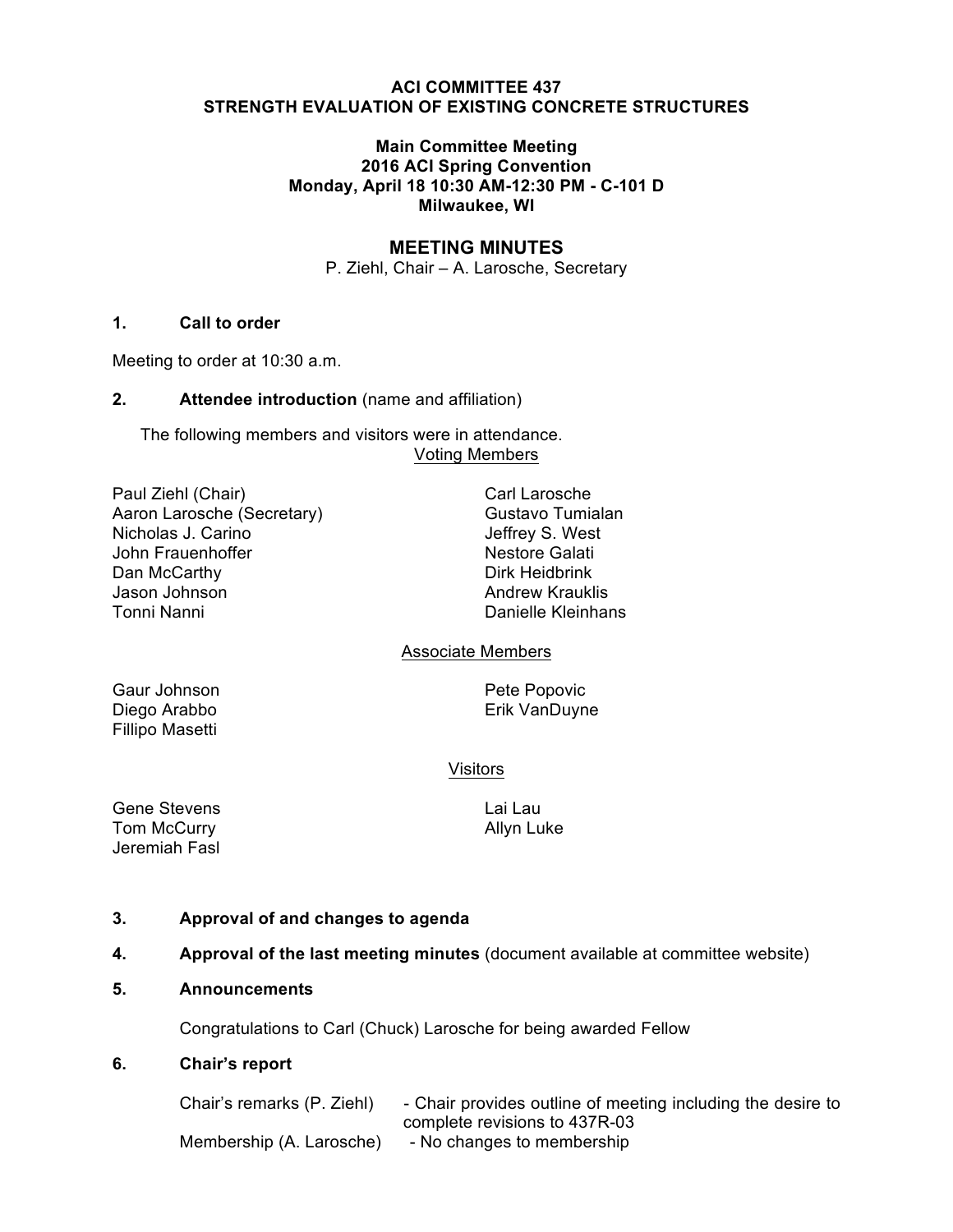### **7. Old business**

## **7.1 Revisions to ACI 437R-03 - Strength Evaluation of Existing Concrete Buildings**

The committee completed a web ballot of the 437R-03 document. The negative comments resulting from this ballot were balloted during this meeting. The results of these resolutions are attached at the end of this document.

Following the conclusion of revisions Chair agrees to discuss the format of the references chapter with the committee TAC representative prior to providing TAC with a formal review copy.

Chair discusses requirement to provide external reviewers for the document.

## **7.2 Revisions to ACI 437.1R-07 - J. West, D. Heidbrink, M. ElBatanouny, N. Carino**

Task group to provide update of status during the next meeting – Philadelphia (Fall 2016)

## **7.3 Update on ACI 437.2-13 - N. Galati, F. Masetti, D. Arabbo, M. ElBatanouny**

N. Galati provides the committee with a presentation discussing the findings of the Task Group's review of 437.2-13 document. The task group was formed during the meeting in Denver (Fall 2015). The task group suggests considering changes to this document. Changes would be considered new business.

## **7.4 Update on interactions with ACI 318-C**

Chair Ziehl provides update to the current status of the 318-C committee actions.

New task group was formed to review 318-C Ballot comments – To be led by J. Frauenhoffer. Task group to include C. Larosche, N. Galati, J. West, A. Nanni, G. Tumialan

A. Larosche to send 318-C ballot comments to new task group.

# **7.4 Load testing of an existing structure to be demolished (A. Lamanna)**

No discussion

#### **8. Liaison members' reports**

Liaison reports were not provided during the meeting

### **9. New business**

#### **9.1 ACI 350 load testing standard**

No discussion

#### **9.2 Upcoming proposed session**

Chair Ziehl asks if the committee agrees to hold a session at an upcoming convention. Committee agrees that enough information is held by the committee such that a session can be sponsored by the committee. Chair Ziehl to provide an email to committee regarding possible session topics